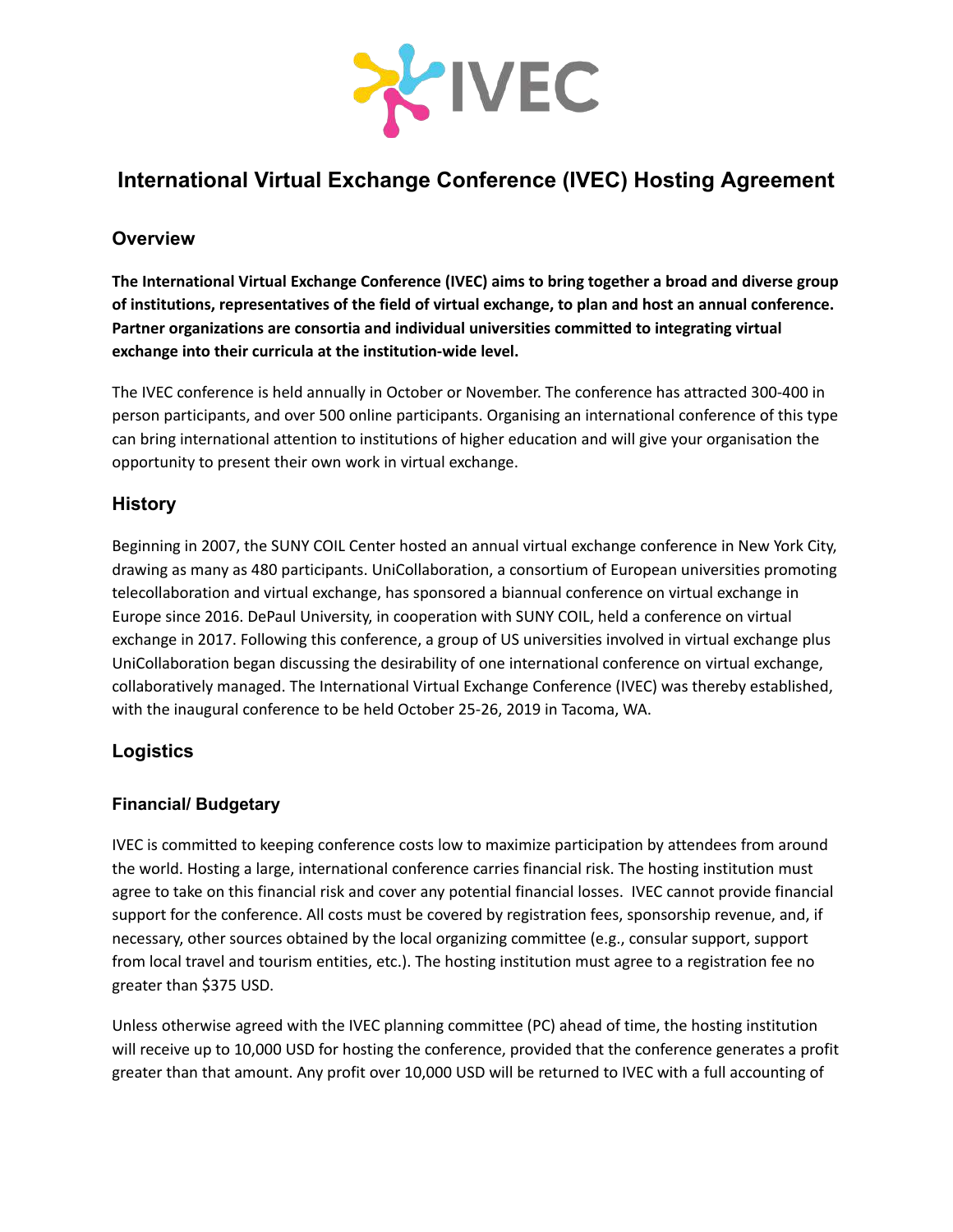

conference revenue and expenses within three months of the end of the conference. The host institution may cover direct costs related to running the conference from the conference budget. Organizational

The annual conference is planned by the IVEC planning committee (PC) in close collaboration with the local hosting institution. In broad terms, the PC is responsible for decisions concerning conference content, brand, promotion, and registration, including overall budget approval. The local hosting organization is responsible for local logistical planning and execution, and financial aspects of running the conference such as payments and accounting. Representatives of the local hosting organization are part of the IVEC PC and chair the IVEC PC meetings. Specific responsibilities are detailed below.

The PC is comprised of diverse representatives from IVEC partner organizations. Regardless of the number of people participating in the planning meetings, the PC works on the principle of one partner, one vote.

### **Division of Responsibilities**

The following table outlines the division of responsibilities between the conference host and the IVEC Planning Committee.

| <b>Responsibilities of</b>                                                                                                                                                                                                                                                                                                                                                                                                                                                                                                                                                                                                                                                                                                                                     | <b>Responsibilities of</b>                                                                                                                                                                                                                                                                                                                                                                                                                                                                                                                                                                                                                                                |
|----------------------------------------------------------------------------------------------------------------------------------------------------------------------------------------------------------------------------------------------------------------------------------------------------------------------------------------------------------------------------------------------------------------------------------------------------------------------------------------------------------------------------------------------------------------------------------------------------------------------------------------------------------------------------------------------------------------------------------------------------------------|---------------------------------------------------------------------------------------------------------------------------------------------------------------------------------------------------------------------------------------------------------------------------------------------------------------------------------------------------------------------------------------------------------------------------------------------------------------------------------------------------------------------------------------------------------------------------------------------------------------------------------------------------------------------------|
| <b>Hosting Institution</b>                                                                                                                                                                                                                                                                                                                                                                                                                                                                                                                                                                                                                                                                                                                                     | <b>IVEC Planning Committee</b>                                                                                                                                                                                                                                                                                                                                                                                                                                                                                                                                                                                                                                            |
| • Organizing regular IVEC PC planning<br>meetings.<br>Developing an overall conference budget.<br>Determining a low and affordable<br>registration fee, no greater than \$375,<br>necessary to cover conference costs (or<br>securing additional funding to cover the gap<br>if registration fees are insufficient).<br>Seeking and contacting local and regional<br>conference sponsors.<br>Purchasing a license for and setting up an<br>online conference proposal submission and<br>review system.<br>Setting up an online registration and<br>registration payment system, which accepts<br>international credit cards and wire transfers.<br>Managing registrations, including creating<br>discount codes, assisting registrants and<br>troubleshooting. | Approving conference budget.<br>Setting conference theme and determining<br>conference tracks.<br>Seeking and contacting potential conference<br>$\bullet$<br>sponsors.<br>Developing benefits of various sponsorship<br>levels.<br>Announcing and promoting the conference.<br>Developing all IVEC brand related graphics<br>and text.<br>Writing and disseminating a Call for<br>Proposals.<br>Assembling a panel of proposal reviewers.<br>Reviewing abstract submissions, including<br>the development of a scoring rubric for<br>reviewers<br>Sending letters of acceptance.<br>Identifying and inviting keynote speakers<br>Hosting the conference web pages on the |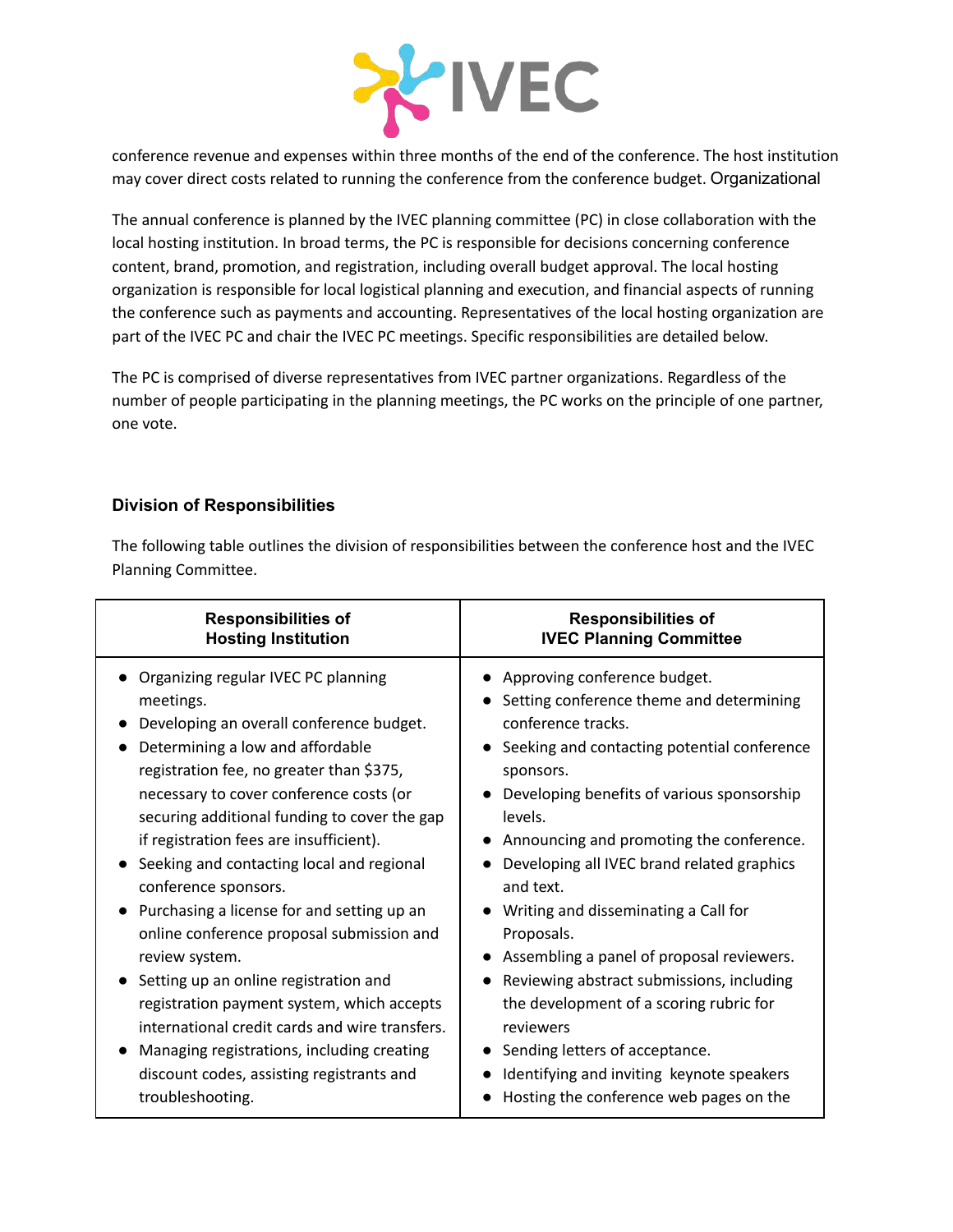

- Serving as primary point of contact for all conference questions, primarily by assigning a representative to monitor and respond to emails sent via [info@iveconference.org](mailto:info@iveconference.org).
- Drafting and sending conference emails to both presenters and registered attendees.
- Purchasing license for and configuring conference app, such as Whova or Sched.
- Providing local information to be shared on the IVEC website.
- Arranging and paying for keynote speakers' transportation, registration, and lodging.
- Arranging for a small honorarium for keynote speakers\*.
- Reserving and paying for space that will accommodate a minimum of 350 for registration, presentations, keynotes, poster sessions, coffee breaks, lunches.
- Providing visa support letters for attendees.
- Providing projectors, screens, mics (for keynote speakers if necessary), internet and wifi access with sufficient bandwidth for a minimum of 350 users, and onsite technical support during the conference.
- Providing lodging information, including , if appropriate, arranging for block rates at suitable nearby lodging locations.
- Providing airport and ground transportation information.
- Providing Certifications of Attendance.
- Staffing the registration and information areas.
- Printing and organizing conference packs, materials and/or providing electronic access to such (e.g. via an app like Whova or Sched)
- Securing conference bags or other promotional items\*.
- Organizing and paying for approved catering.
- Organizing and paying for a conference dinner or reception, including live music or entertainment\*.

IVEC site.

- Maintaining access to the email account: info@iveconference.org
- Assisting the conference host with access to and editing of conference webpages on the IVEC site.
- Archiving the conference webpages after the conference ends.
- Organizing or editing a proceedings of the conference for publication \*.
- Assisting with providing electronic access to conference materials/ program/ schedule (e.g. via an app like Whova or Sched).